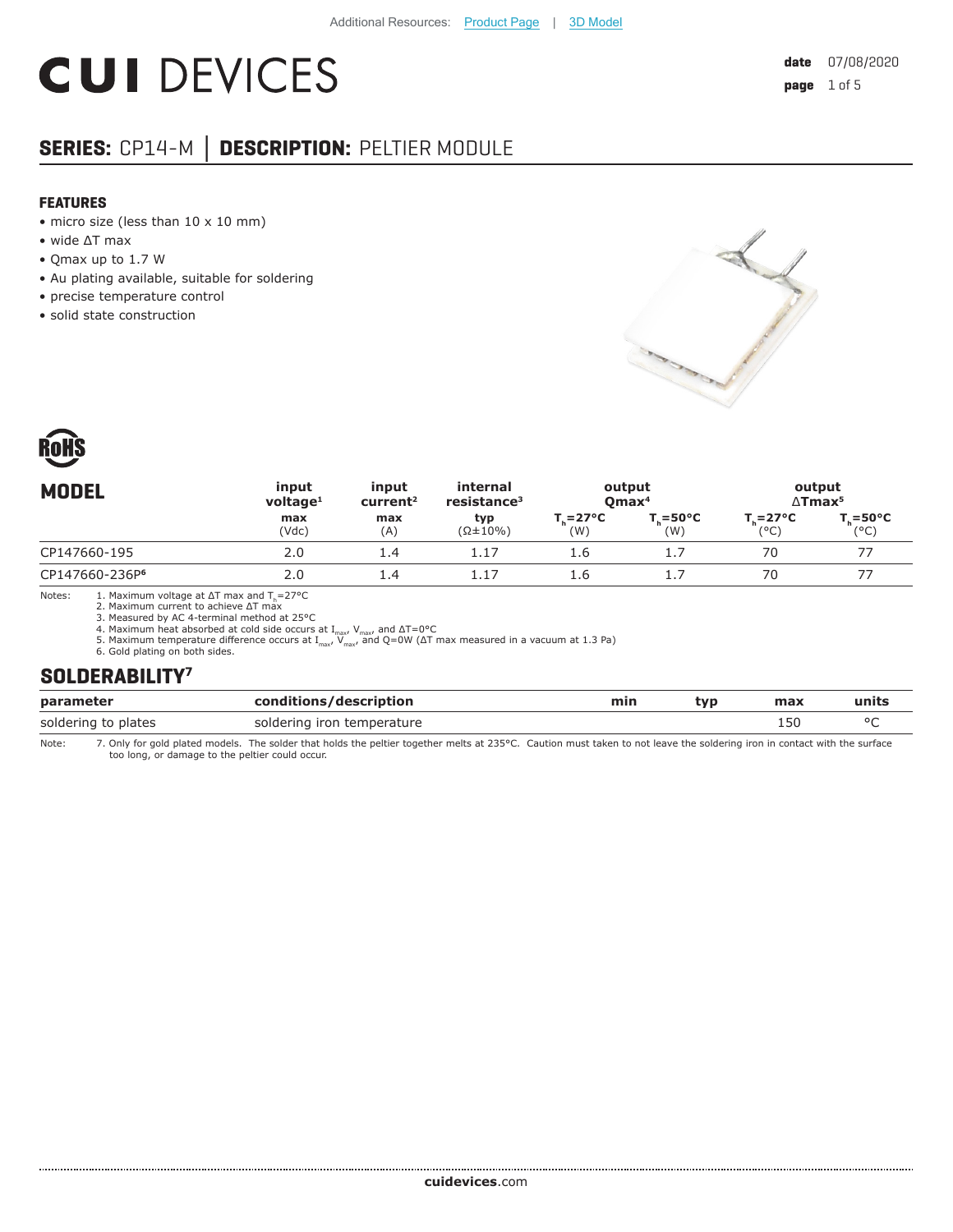#### **SPECIFICATIONS**

| conditions/description<br>parameter |                                         | min | tvp | max | units |
|-------------------------------------|-----------------------------------------|-----|-----|-----|-------|
| solder melting temperature          | connection between thermoelectric pairs | 235 |     |     |       |
| assembly compression                |                                         |     |     | 0.8 | MPa   |
| <b>RoHS</b>                         | ves                                     |     |     |     |       |

#### **MECHANICAL DRAWING**

|                 | MATERIAL                        | PLATING |
|-----------------|---------------------------------|---------|
| ceramic plate   | $96\%$ AL, O,                   |         |
| wire leads      | Ø0.25-0.3 mm<br>annealed copper | tin     |
| sealer          | no sealing                      |         |
| ceramic surface | Au plating on select models     |         |







| <b>MODEL NO.</b> | <b>HOT SIDE</b><br><b>LENGTH</b><br>(mm) | <b>COLD SIDE</b><br><b>LENGTH</b><br>(mm) | <b>WIDTH</b><br>(mm) | <b>THICKNESS</b><br>(mm) | <b>GOLD</b><br><b>PLATING HOT/</b><br><b>COLD SIDES</b> |  |
|------------------|------------------------------------------|-------------------------------------------|----------------------|--------------------------|---------------------------------------------------------|--|
| CP147660-195     | $7.6 \pm 0.3$                            | $6.0 \pm 0.3$                             | $6.0 \pm 0.3$        | $1.95 \pm 0.15$          | NO.                                                     |  |
| CP147660-236P    | $7.6 \pm 0.3$                            | $6.0 \pm 0.3$                             | $6.0 \pm 0.3$        | $2.36 \pm 0.15$          | <b>YES</b>                                              |  |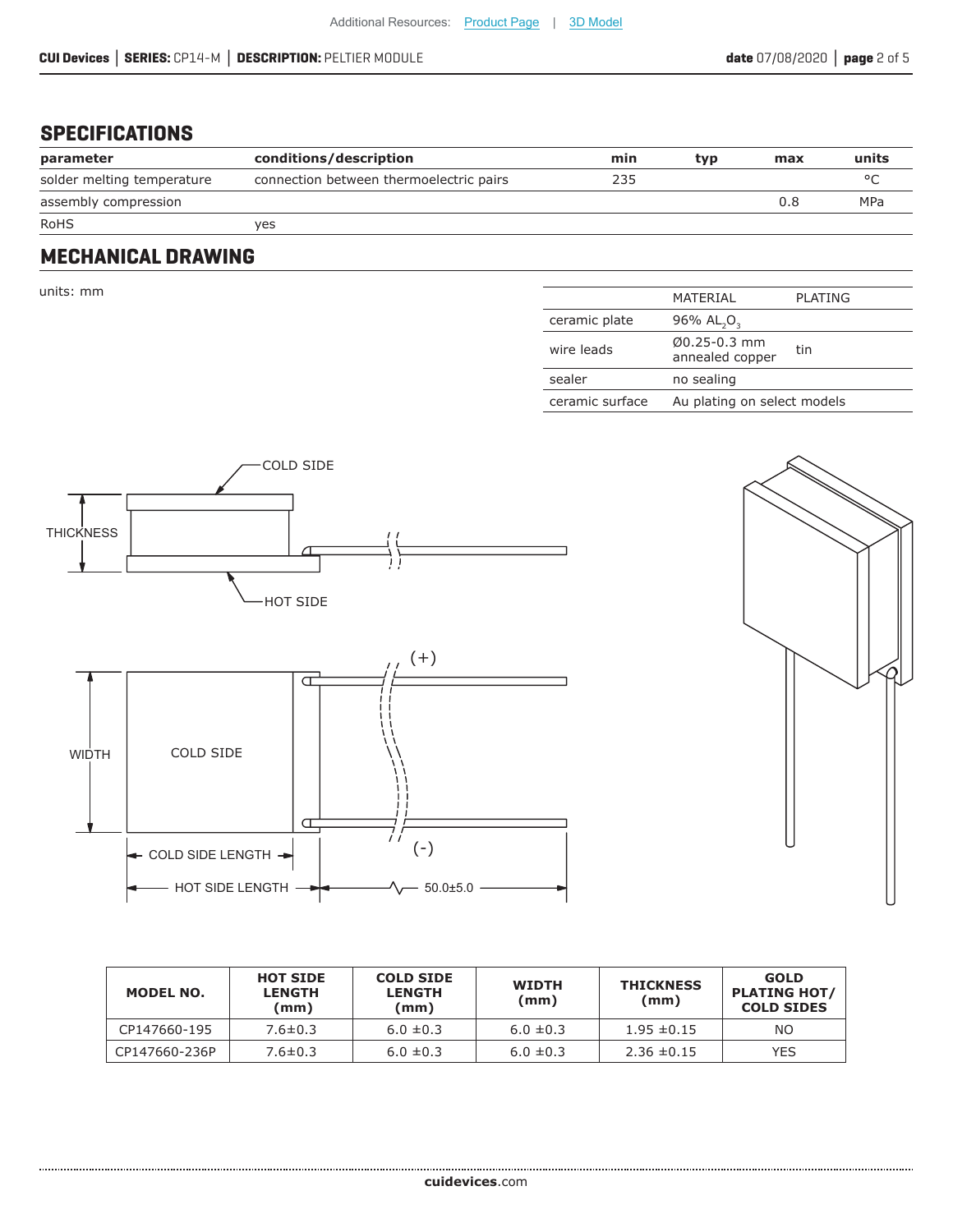## **CP147660-195 PERFORMANCE (Th=27°C)**



#### **CP147660-195 PERFORMANCE (Th=50°C)**

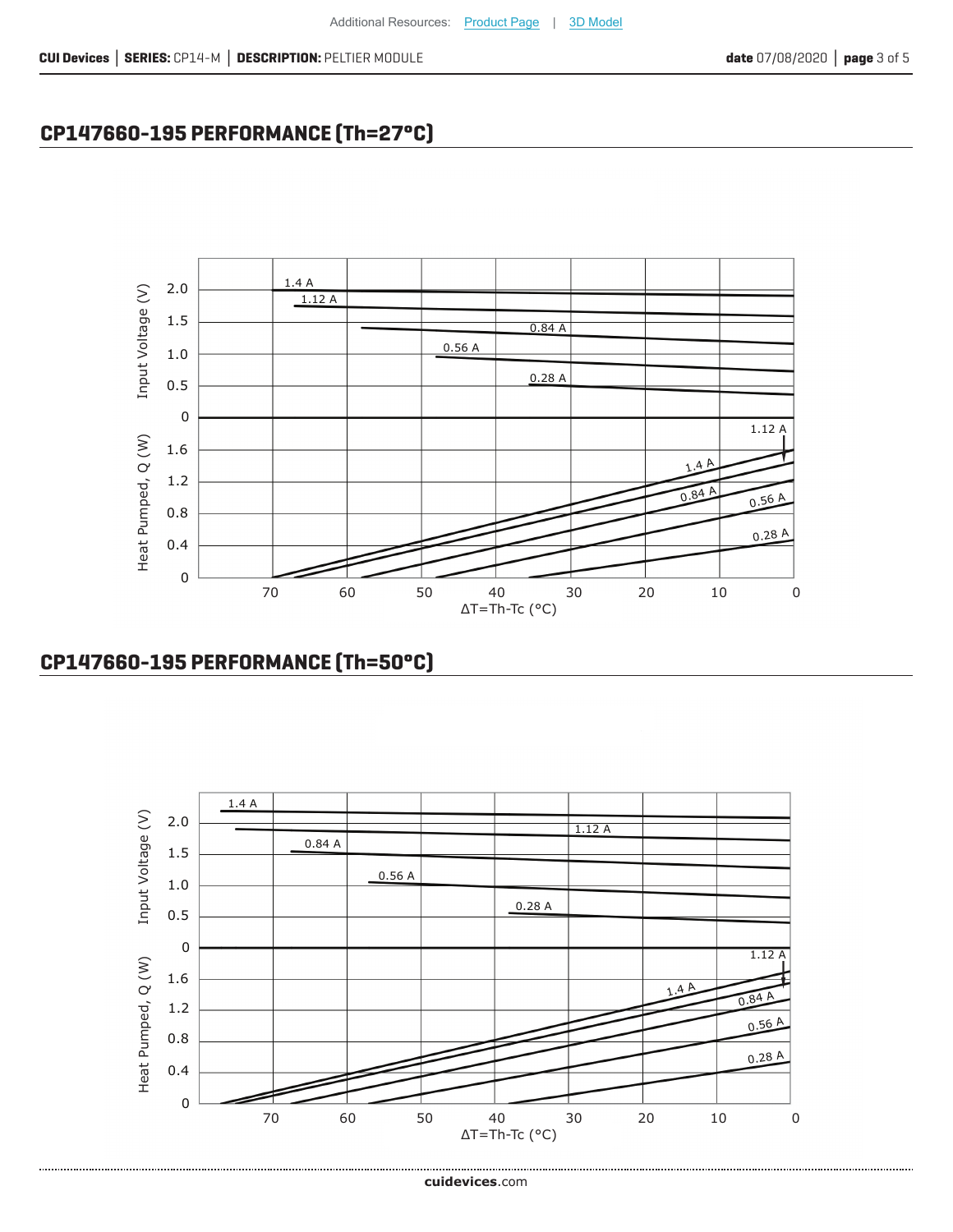

# **CP147660-236P PERFORMANCE (Th=50°C)**



Additional Resources: [Product Page](https://www.cuidevices.com/track?actionLabel=Datasheet-ClickThrough-ProductPage&label=CP14-M.pdf&path=%2fproduct%2fthermal-management%2fpeltier-devices%2fsingle-stage-peltier-modules%2fcp14-m-series) | [3D Model](https://www.cuidevices.com/track?actionLabel=Datasheet-ClickThrough-3dmodel&label=CP14-M.pdf&path=%2fresources%2fcad-model-library%3fModelNumber%3dCP14-M+Series)

# **CP147660-236P PERFORMANCE (Th=27°C)**